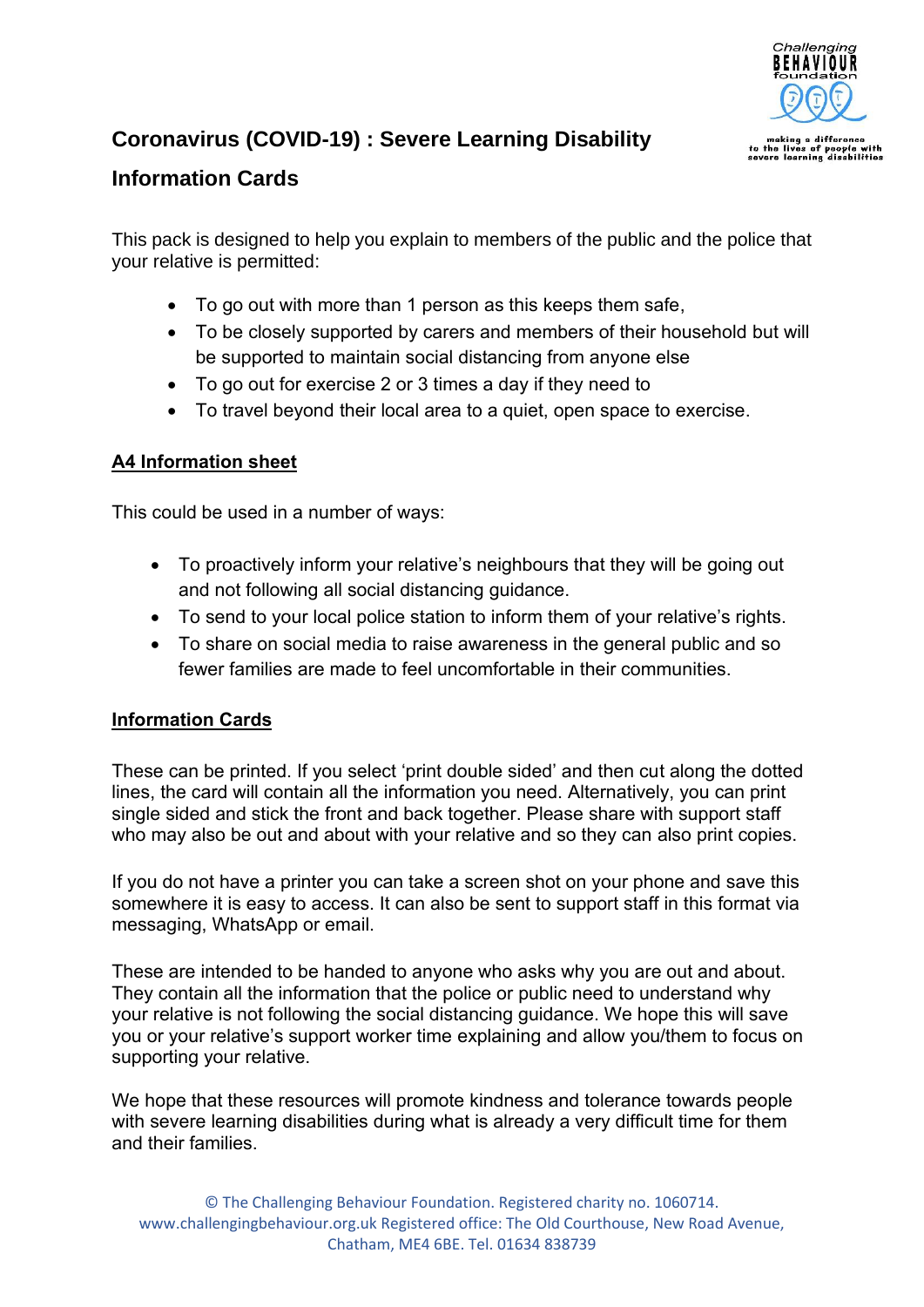# **PLEASE DO NOT SHOUT AT ME! Please be kind & respectful**

I have a Severe Learning Disability

This means I can't understand lockdown.

. I can go out with more than 1 person as this keeps me safe

. My support/carer helps me to keep 2 metres apart from anyone who is not my carer or a member of my household.

Government guidance says that, because I have a specific health condition that requires me to leave home to maintain my health, I can:

.go out for **exercise 2 or 3 times a day** if I need to

.travel beyond my local area to a quiet, open space to exercise

I have a care plan that confirms this

For more information search 'Government guidance coronavirus FAQs what you can and can't do'

To find out more about people who have severe learning disabilities, visit: www.challengingbehaviour.org.uk

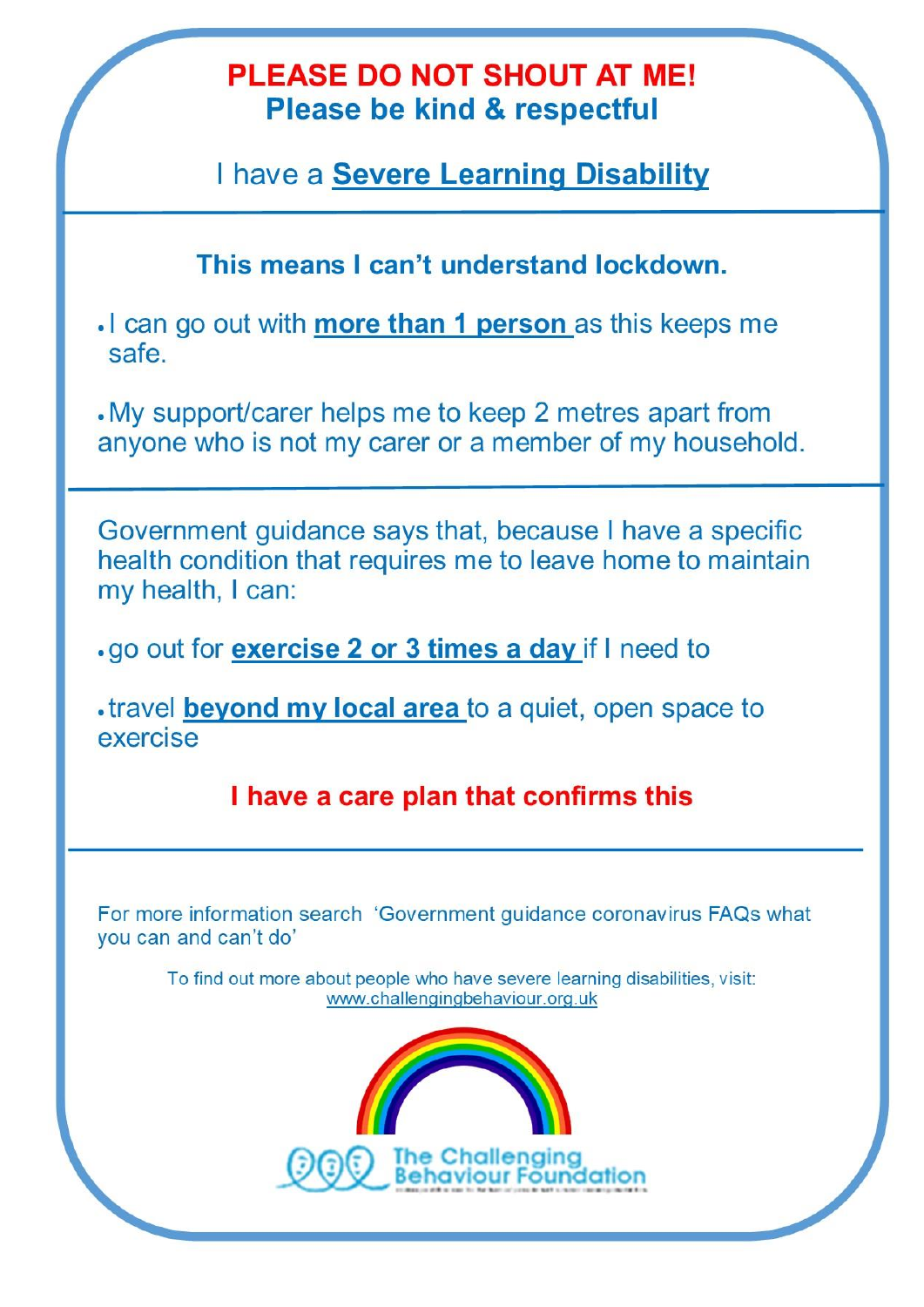| PLEASE DO NOT SHOUT AT ME!                                                                                                                                                                                                                                                   | PLEASE DO NOT SHOUT AT ME!                                                                                                                                                                                                                                                    |
|------------------------------------------------------------------------------------------------------------------------------------------------------------------------------------------------------------------------------------------------------------------------------|-------------------------------------------------------------------------------------------------------------------------------------------------------------------------------------------------------------------------------------------------------------------------------|
| Please be kind & respectful                                                                                                                                                                                                                                                  | Please be kind & respectful                                                                                                                                                                                                                                                   |
| I have a Severe Learning Disability                                                                                                                                                                                                                                          | I have a Severe Learning Disability                                                                                                                                                                                                                                           |
| • This means I can't understand lockdown.<br>• I can go out with more than 1 person as this<br>keeps me safe.<br>• My support/carer helps me to keep 2 metres<br>apart from anyone who is not my carer or a<br>member of my household.<br><b>OOD</b> The Challenging         | • This means I can't understand lockdown.<br>. I can go out with more than 1 person as this<br>keeps me safe.<br>• My support/carer helps me to keep 2 metres<br>apart from anyone who is not my carer or a<br>member of my house-<br>The Challenging<br>Behaviour Foundation |
| PLEASE DO NOT SHOUT AT ME!                                                                                                                                                                                                                                                   | PLEASE DO NOT SHOUT AT ME!                                                                                                                                                                                                                                                    |
| Please be kind & respectful                                                                                                                                                                                                                                                  | Please be kind & respectful                                                                                                                                                                                                                                                   |
| I have a Severe Learning Disability                                                                                                                                                                                                                                          | I have a Severe Learning Disability                                                                                                                                                                                                                                           |
| • This means I can't understand lockdown.<br>. I can go out with more than 1 person as this<br>keeps me safe.<br>• My support/carer helps me to keep 2 metres<br>apart from anyone who is not my carer or a<br>member of my household.<br><b>OF The Challenging</b>          | • This means I can't understand lockdown.<br>. I can go out with more than 1 person as this<br>keeps me safe.<br>• My support/carer helps me to keep 2 metres<br>apart from anyone who is not my carer or a<br>member of my house-<br>The Challenging<br>Behaviour Foundation |
| PLEASE DO NOT SHOUT AT ME!                                                                                                                                                                                                                                                   | PLEASE DO NOT SHOUT AT ME!                                                                                                                                                                                                                                                    |
| Please be kind & respectful                                                                                                                                                                                                                                                  | Please be kind & respectful                                                                                                                                                                                                                                                   |
| I have a Severe Learning Disability                                                                                                                                                                                                                                          | I have a Severe Learning Disability                                                                                                                                                                                                                                           |
| . This means I can't understand lockdown.<br>. I can go out with more than 1 person as this<br>keeps me safe.<br>• My support/carer helps me to keep 2 metres<br>apart from anyone who is not my carer or a<br>member of my household.<br><sup>1</sup> David Behaviour Found | . This means I can't understand lockdown.<br>• I can go out with more than 1 person as this<br>keeps me safe.<br>• My support/carer helps me to keep 2 metres<br>apart from anyone who is not my carer or a<br>member of my house-<br>The Challenging<br>Behaviour Foundation |
| PLEASE DO NOT SHOUT AT ME!                                                                                                                                                                                                                                                   | PLEASE DO NOT SHOUT AT ME!                                                                                                                                                                                                                                                    |
| Please be kind & respectful                                                                                                                                                                                                                                                  | Please be kind & respectful                                                                                                                                                                                                                                                   |
| I have a Severe Learning Disability                                                                                                                                                                                                                                          | I have a Severe Learning Disability                                                                                                                                                                                                                                           |
| • This means I can't understand lockdown.<br>• I can go out with more than 1 person as this<br>keeps me safe.<br>• My support/carer helps me to keep 2 metres<br>apart from anyone who is not my carer or a                                                                  | • This means I can't understand lockdown.<br>. I can go out with more than 1 person as this<br>keeps me safe.<br>• My support/carer helps me to keep 2 metres<br>apart from anyone who is not my carer or a<br>member of my house-<br><b>The Challenging</b>                  |